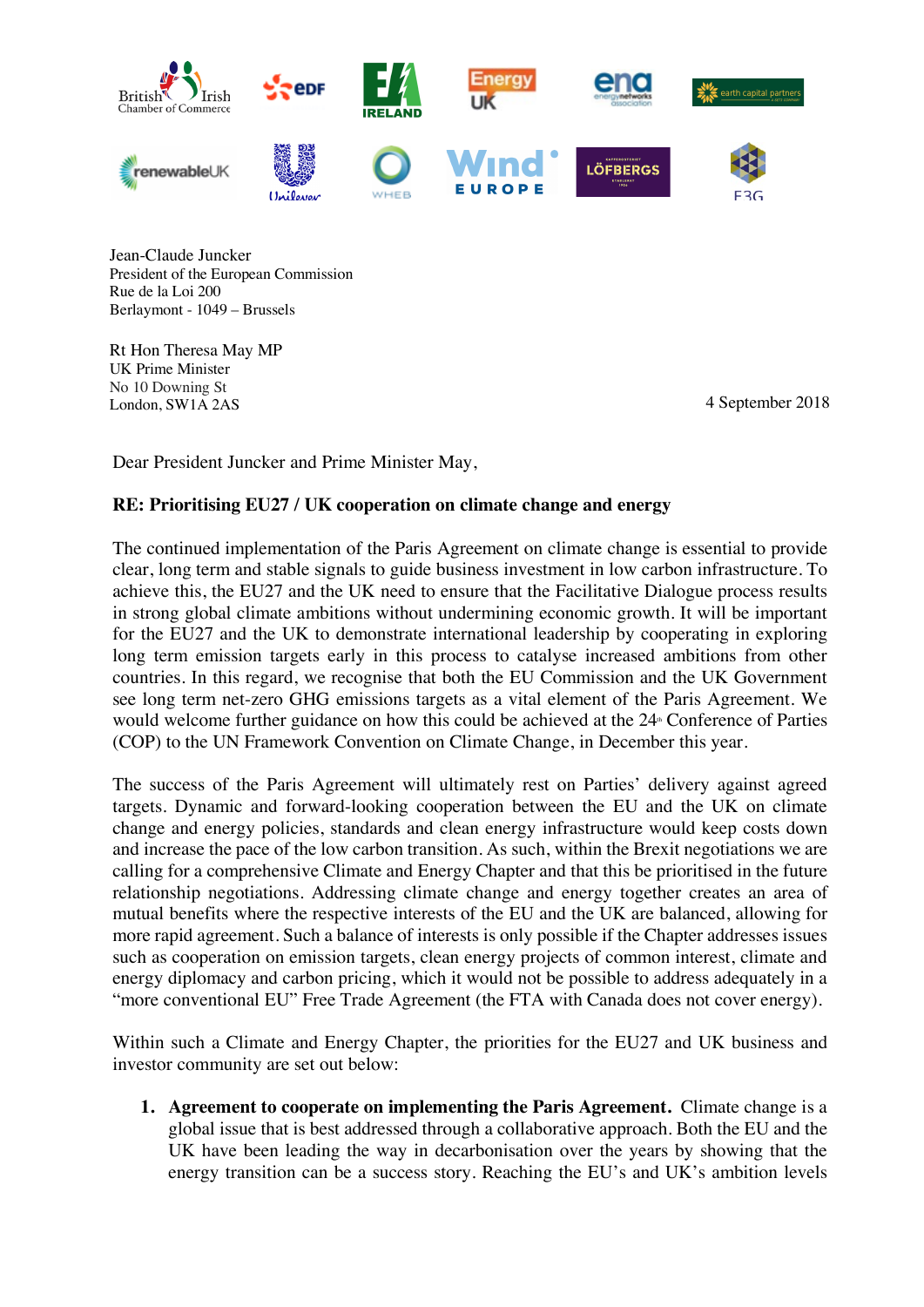and targets should demonstrate this ongoing commitment and provide a solid vision for the decades to come.

- **2. Agreement to no tariffs on energy trading, efficient trading arrangements across interconnectors and cooperate on developing markets for shared balancing services.**  Interconnection will play an important role in helping to balance energy flows as an increasing proportion of intermittent renewable energy is brought onto electricity grids. Any imposition of tariff or non-tariff barriers to the flows of energy across interconnectors would increase the cost of the low carbon transition and set back action on climate change. The aim therefore must be to ensure that trading of energy operates freely across borders on a level playing field that keeps costs down for consumers and ensures decarbonisation and security of supply. Continued wholesale market integration between the UK and the EU should therefore be encouraged. The Irish Single Electricity Market (SEM), one of the many benefits that resulted from the Good Friday Agreement, would face a possibly existential risk if cross-border electricity tariffs were applied.
- **3. Agreement that after Brexit both the UK and EU27 will maintain the high environmental standards on products, vehicles, industrial emissions, and sustainable finance currently agreed within the EU, and agreement to a process of dynamic cooperation to discuss future increases in these standards.** EU27 businesses and investors need confidence that the UK will not seek to initiate a race to the bottom in Europe on environmental standards. UK businesses need clarity that the UK Government will not lower standards in future (non-EU) trade deals that would allow international competitors with lower standards to undercut them. The EU27 and the UK can accelerate the development of ambitious and aligned clean product regulations supporting maximum economic and social benefits for both sides and setting the benchmark for global environmental standard setting.
- **4. Agreement to prioritise delivering zero tariff and non-tariff barriers to trade between the EU27 and UK in low carbon goods and services.** There are risks that Brexit may create additional costs for sectors that are strategically important to the low carbon transition, such as offshore wind, energy storage and electric vehicles. We urge you to ensure such costs are avoided. Mutual recognition of low-carbon energy products, such as Guarantees of Origin for renewable electricity would help to avoid non-tariff barriers.
- **5. Agreement to diplomatic cooperation on energy and climate change**. We recommend that the Climate and Energy Chapter commits to developing joint UK/EU Energy and Climate Change Ministerial Councils to support coordinated diplomatic engagement with major energy exporting countries, including Russia, emergency response measures to manage supply interruptions and to discuss international climate change policy.
- **6. Agreement to co-investment in clean energy infrastructure and R&D projects of common interest.** To retain Europe's leadership position in renewable and low carbon energy there is a need to avoid an investment hiatus that the uncertainty around Brexit will create. We urge UK and EU leaders to work together to ensure the mechanisms are in place to allow for co-investment in projects of joint interest such as the North Sea Offshore Grid, Horizon Europe and successor R&D programmes. We also urge the UK Government to develop additional mechanisms for delivering financial support to clean energy projects to fill the gap left by EU funding.
- **7. Agreement that the UK will continue to participate in the EU Emissions Trading System (EU ETS) until at least the end of phase IV.** The EU ETS has created a level environmental playing field for energy intensive facilities across Europe. Unpicking the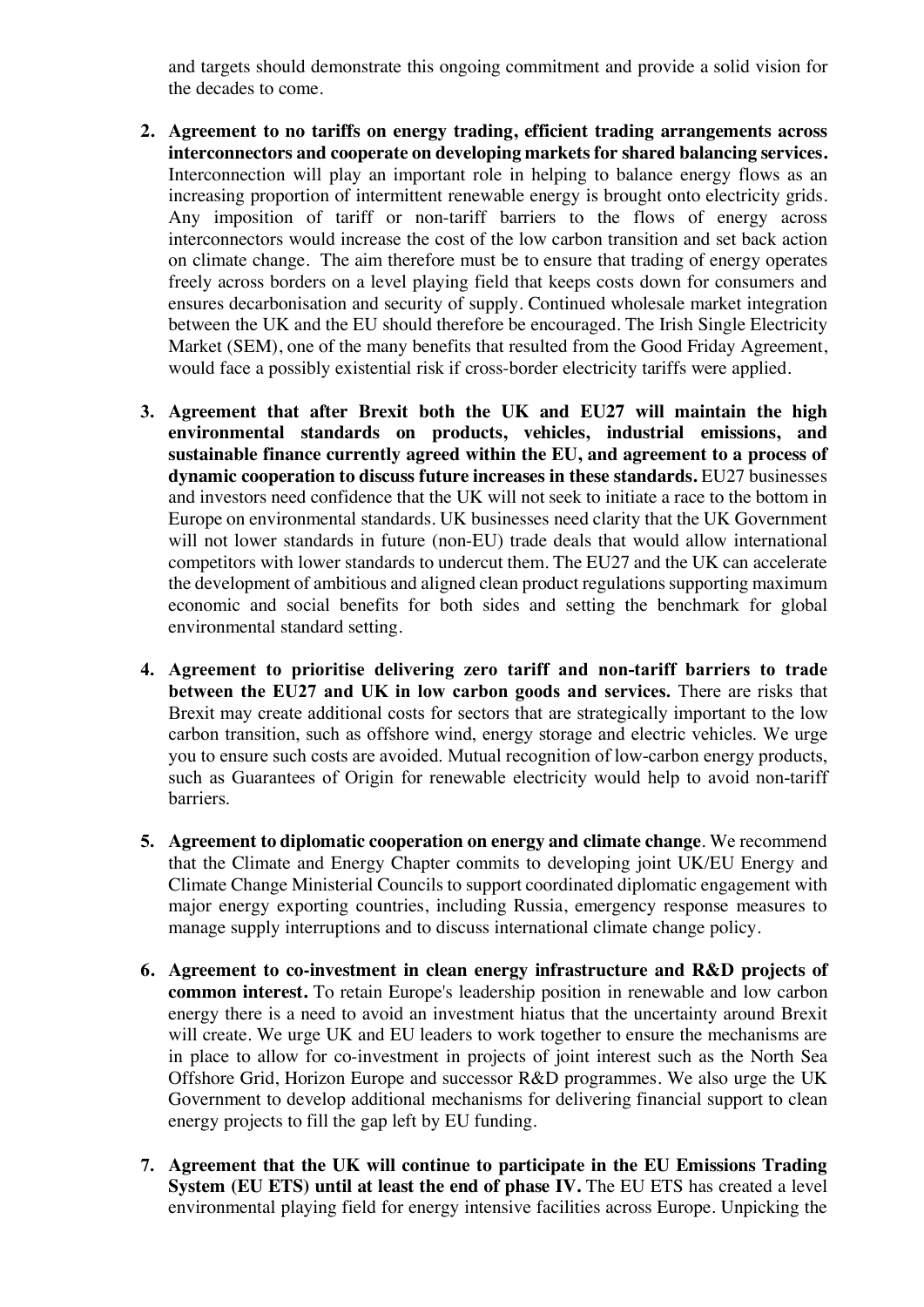UK's participation in the mechanism would be complicated. The future relationship agreement must avoid additional surplus allowances being added to the EU ETS that might result from an overly-hasty UK exit.

By including these priority issues in a Climate and Energy Chapter, the UK and the EU can help to ensure energy bills are kept as low as possible whilst enhancing energy and climate security for all Europeans. Our group of organisations would be interested in meeting with you both to discuss these issues in more detail.

Yours Sincerely,

John McGrane Director General, British Irish Chamber of Commerce

Dara Lynott Chief Executive, Electricity Association of Ireland

Neil Brown Senior Partner, Earth Capital Partners

Paul Polman, CEO, Unilever

Giles Dickson, CEO, WindEurope

Vincent Dufour Group's Senior VP, European Affairs, EDF

Lawrence Slade CEO, Energy UK

Hugh McNeil CEO, Renewable-UK

George Latham Managing Partner, WHEB

Lars Appelqvist CEO, Lofbergs